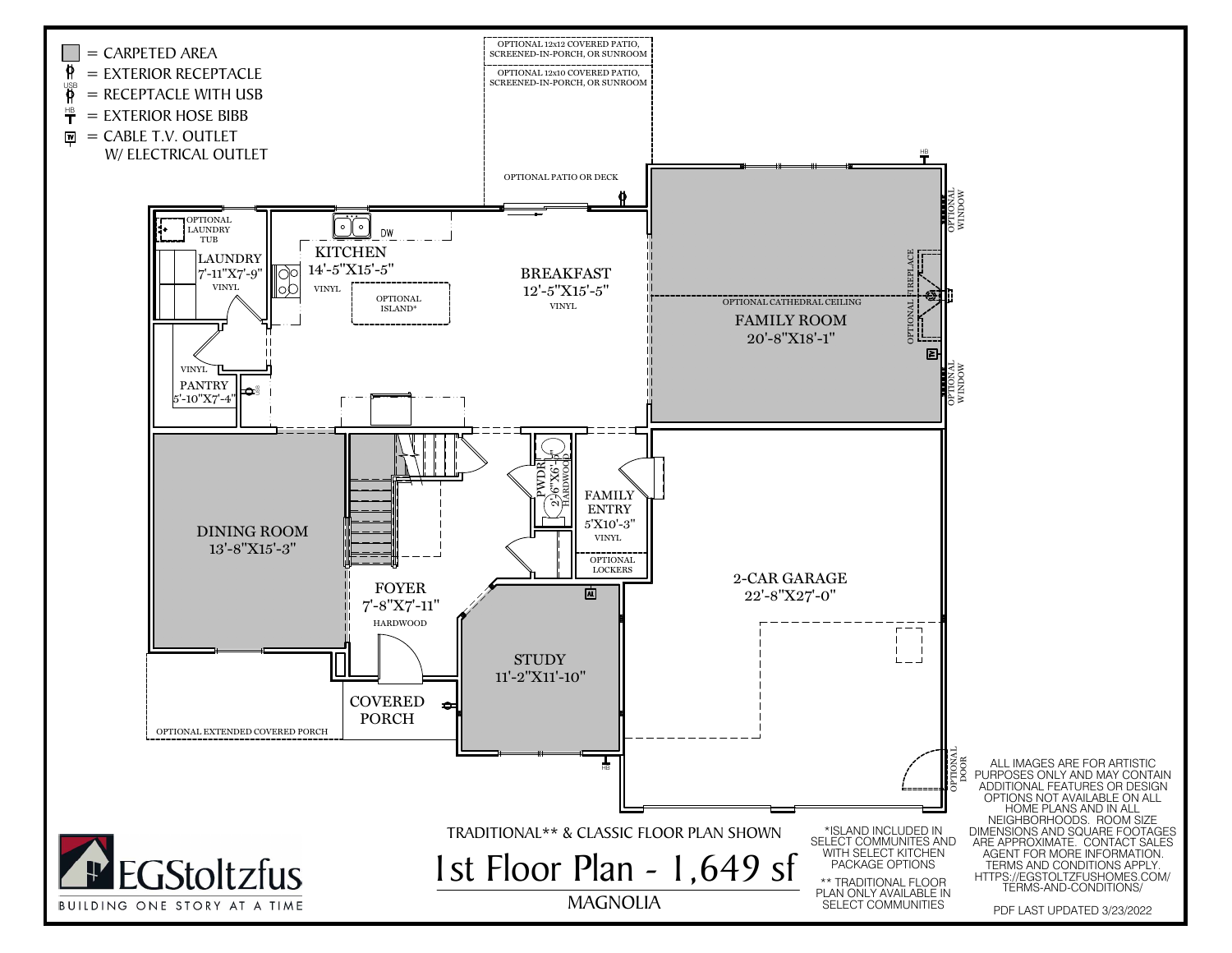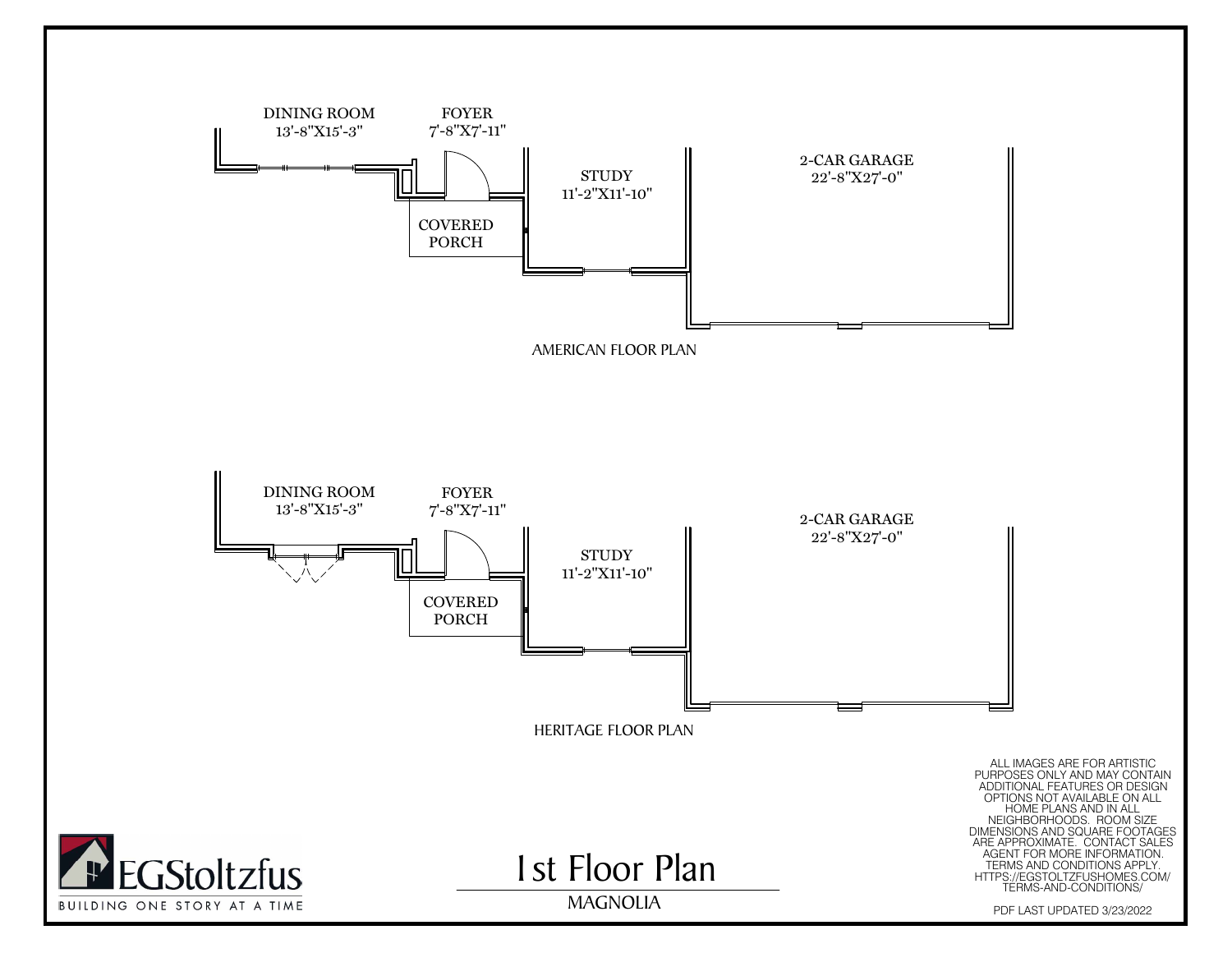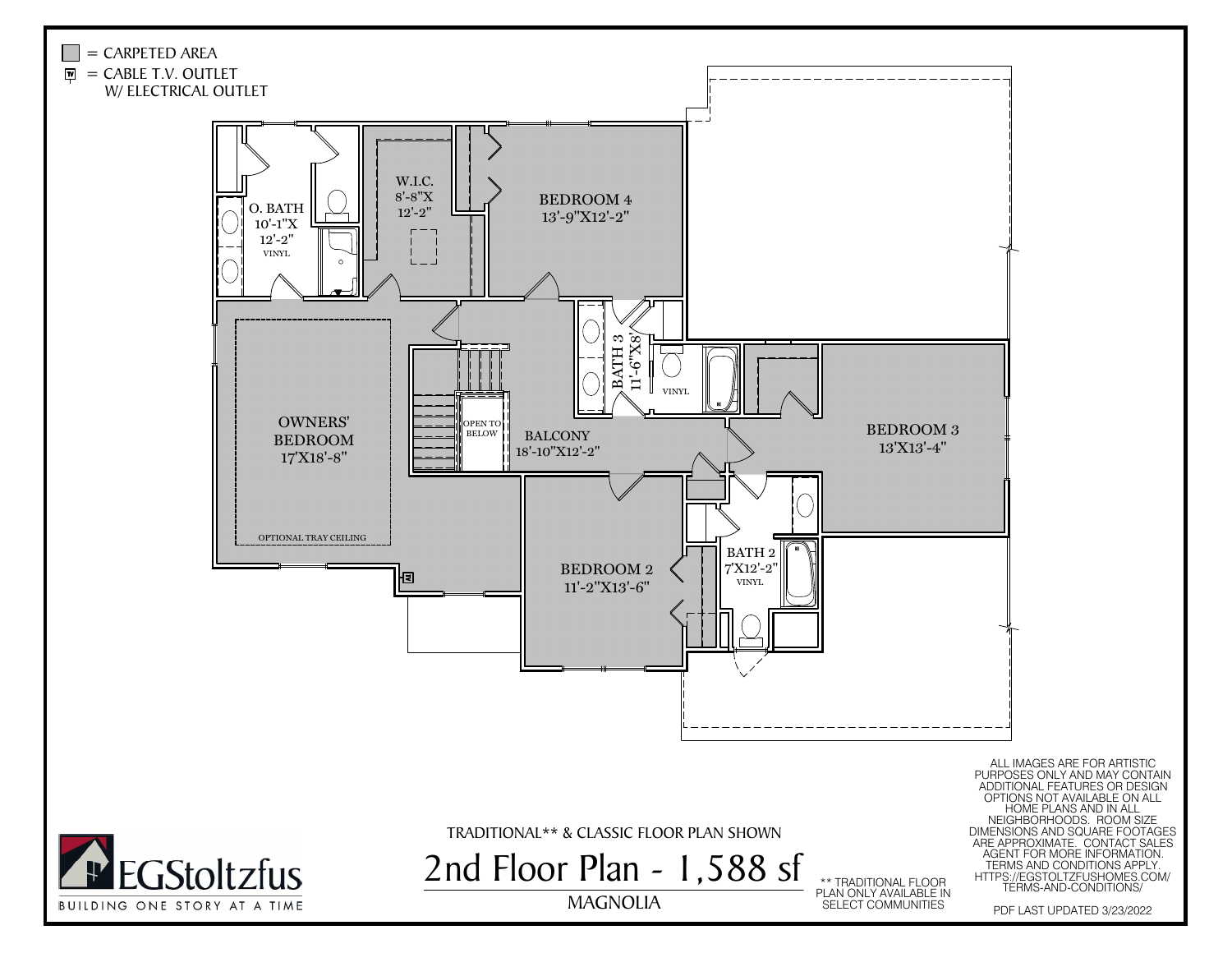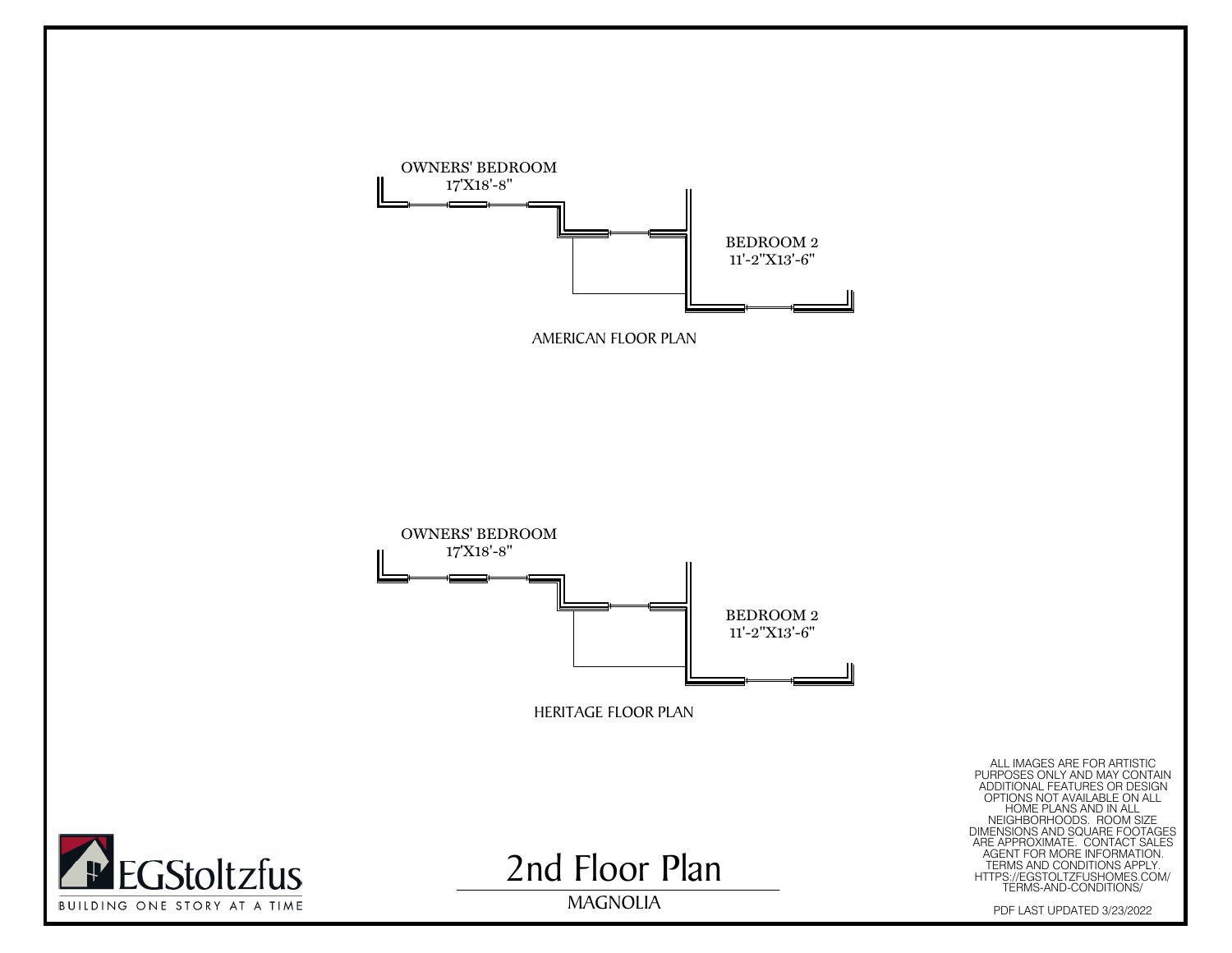



OPTIONAL LUXURY BATH

MAGNOLIA ALL IMAGES ARE FOR ARTISTIC PURPOSES ONLY AND MAY CONTAIN ADDITIONAL FEATURES OR DESIGN OPTIONS NOT AVAILABLE ON ALL HOME PLANS AND IN ALL NEIGHBORHOODS. ROOM SIZE DIMENSIONS AND SQUARE FOOTAGES ARE APPROXIMATE. CONTACT SALES AGENT FOR MORE INFORMATION. TERMS AND CONDITIONS APPLY. HTTPS://EGSTOLTZFUSHOMES.COM/ TERMS-AND-CONDITIONS/ PDF LAST UPDATED 3/23/2022



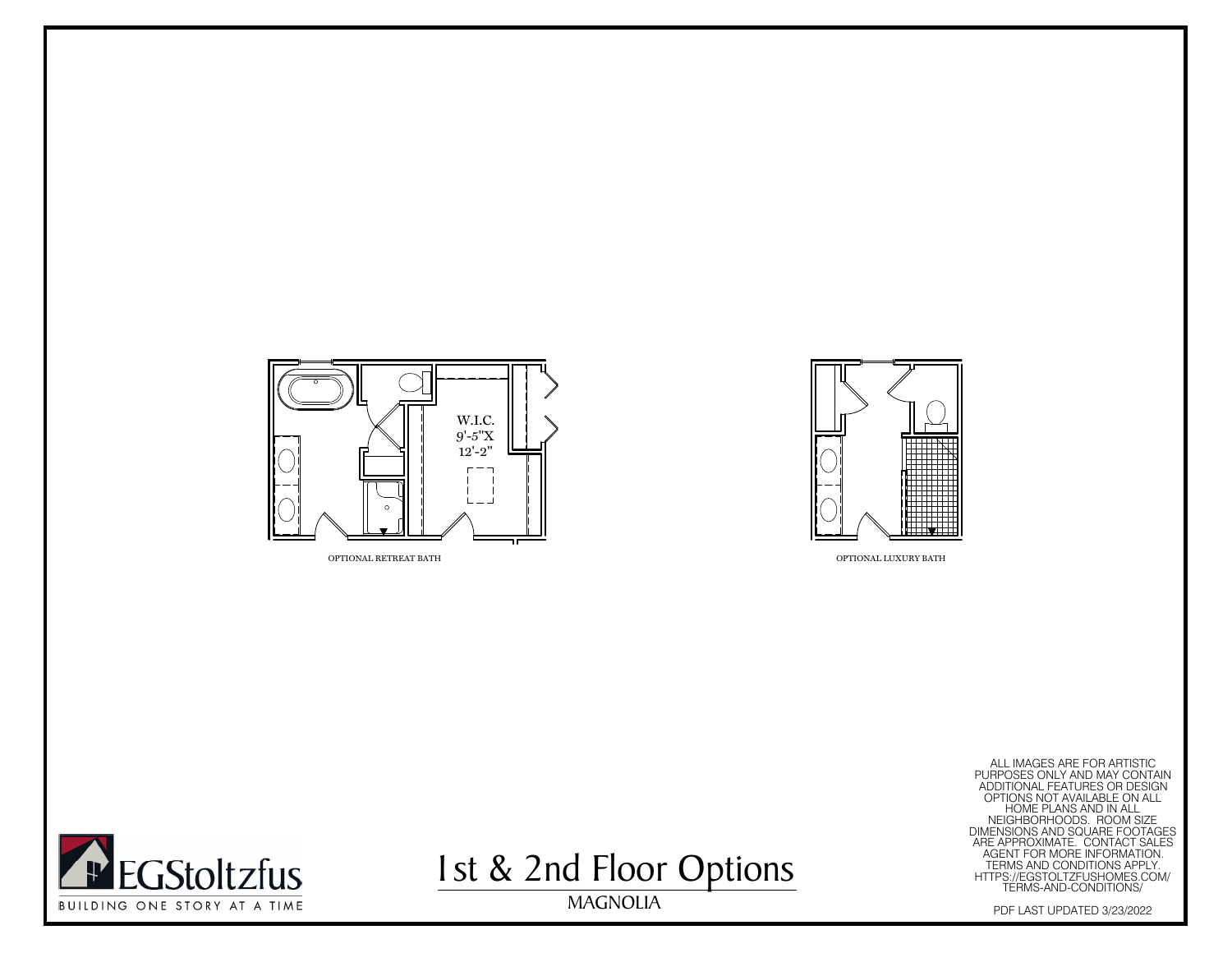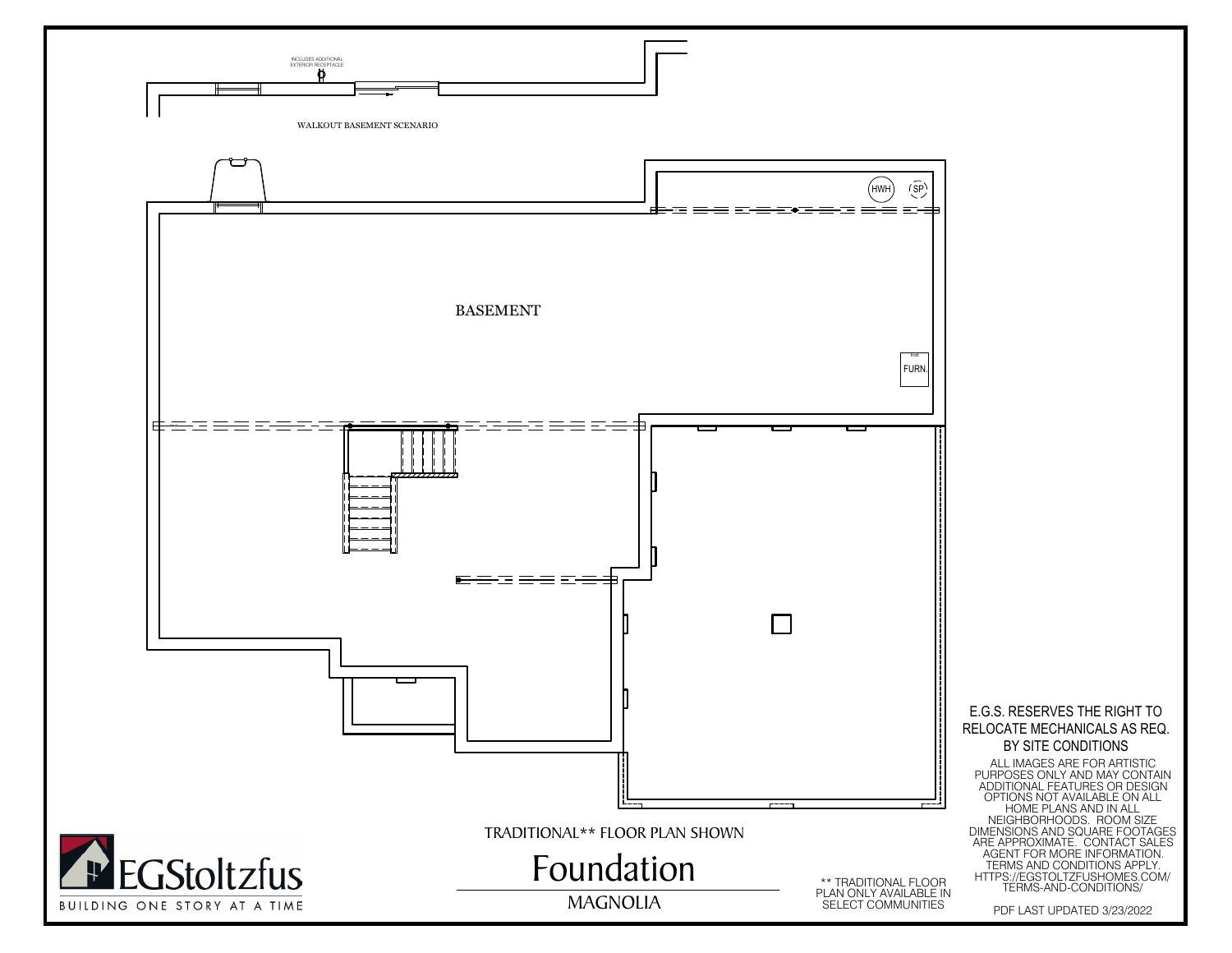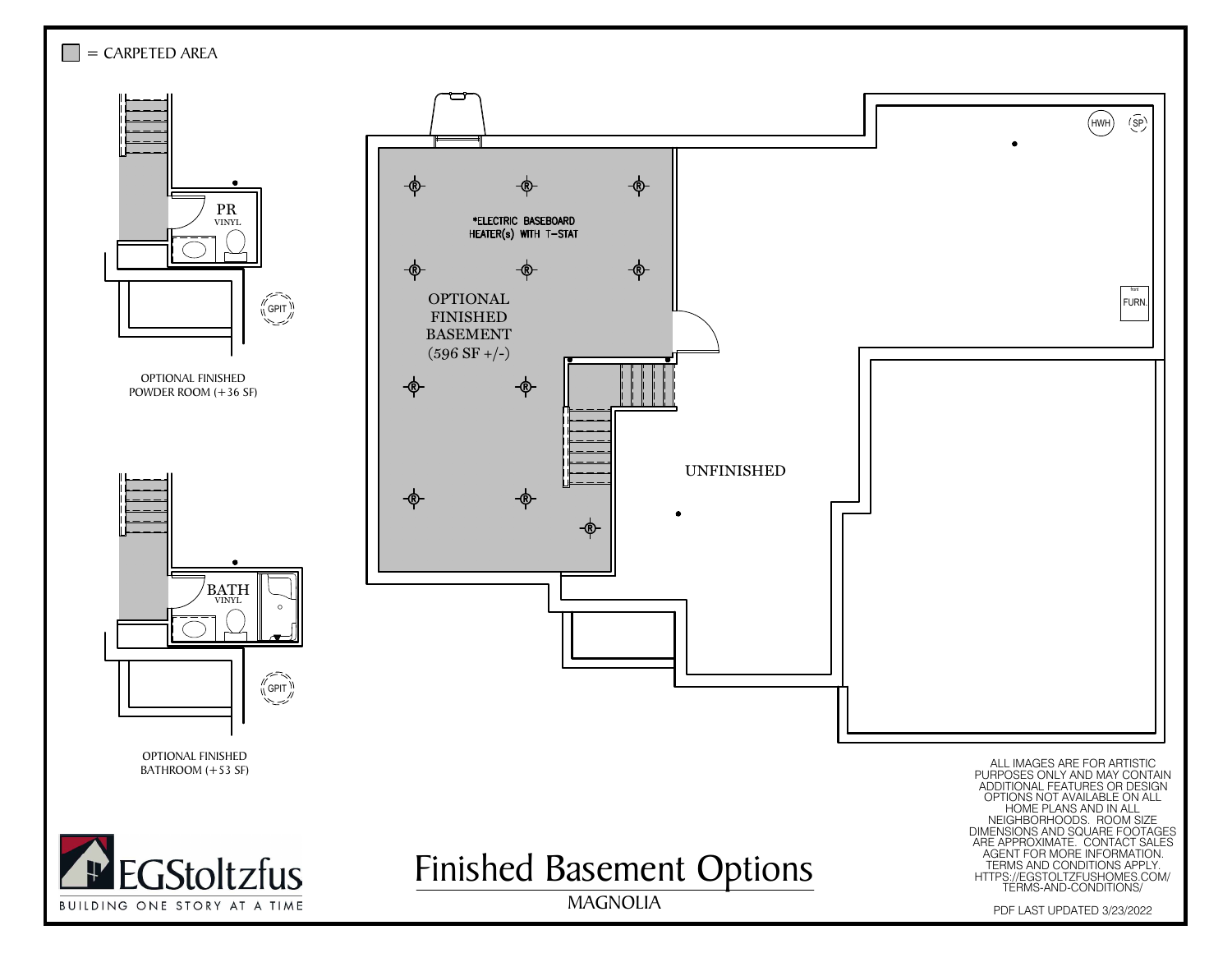